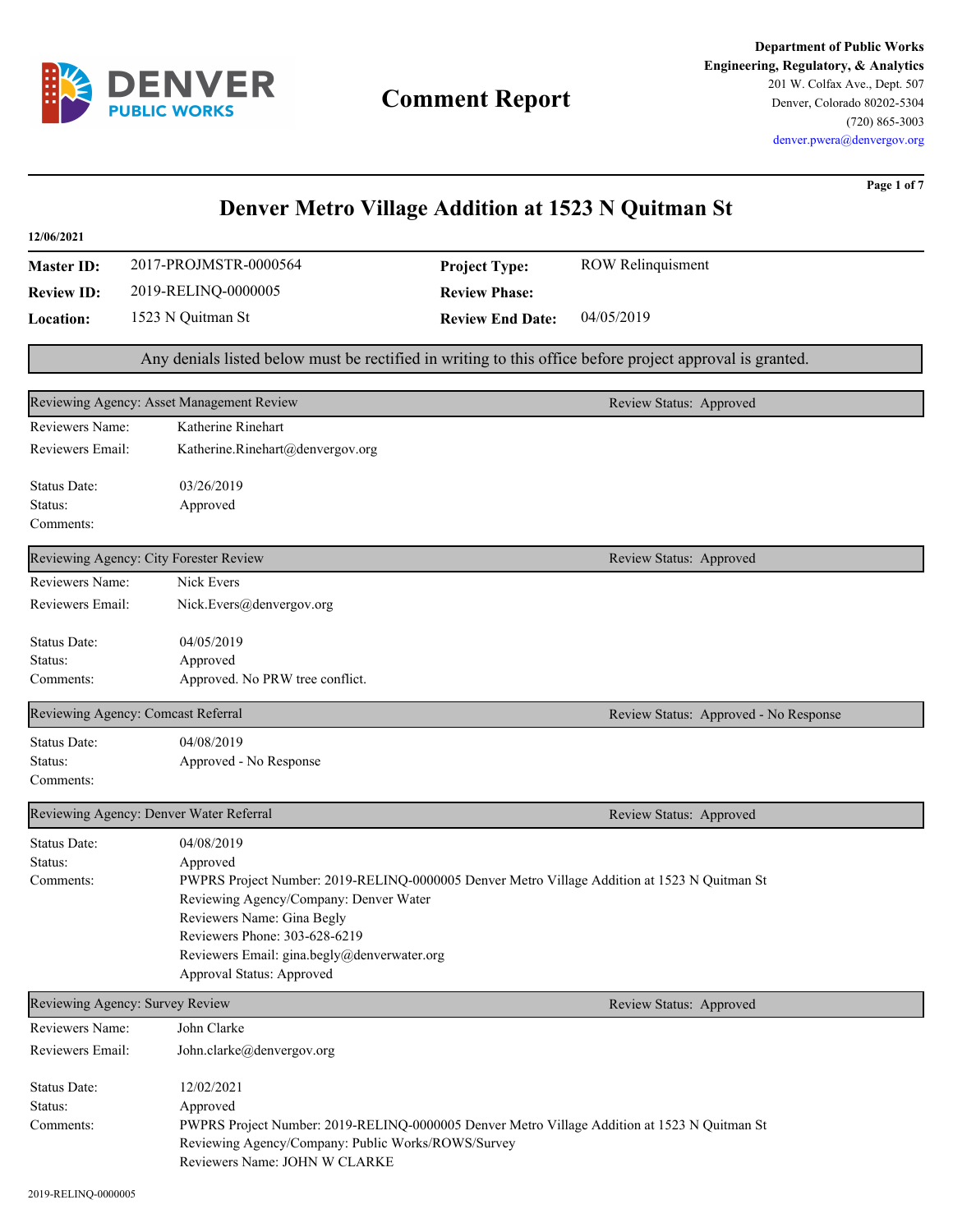|                                                             |                                                                                                          | Denver Metro Village Addition at 1523 N Quitman St |                                       | Page 2 of 7 |
|-------------------------------------------------------------|----------------------------------------------------------------------------------------------------------|----------------------------------------------------|---------------------------------------|-------------|
| 12/06/2021                                                  |                                                                                                          |                                                    |                                       |             |
| <b>Master ID:</b>                                           | 2017-PROJMSTR-0000564                                                                                    | <b>Project Type:</b>                               | <b>ROW Relinquisment</b>              |             |
| <b>Review ID:</b>                                           | 2019-RELINQ-0000005                                                                                      | <b>Review Phase:</b>                               |                                       |             |
| Location:                                                   | 1523 N Quitman St                                                                                        | <b>Review End Date:</b>                            | 04/05/2019                            |             |
|                                                             | Any denials listed below must be rectified in writing to this office before project approval is granted. |                                                    |                                       |             |
|                                                             | Reviewers Phone: 3036253253<br>Reviewers Email: john.clarke@denvergov.org<br>Approval Status: Approved   |                                                    |                                       |             |
|                                                             | Comments:                                                                                                |                                                    |                                       |             |
| Status Date:                                                | 04/08/2019                                                                                               |                                                    |                                       |             |
| Status:<br>Comments:                                        | Denied<br>I am able to make my approval but need a copy of the description in word doc format first.     |                                                    |                                       |             |
|                                                             |                                                                                                          |                                                    |                                       |             |
|                                                             | Reviewing Agency: Case Manager Review/Finalize                                                           |                                                    | Review Status: Comments Compiled      |             |
| Reviewers Name:<br>Reviewers Email:                         | Katie Ragland<br>Katie.Ragland@denvergov.org                                                             |                                                    |                                       |             |
| Status Date:<br>Status:<br>Comments:                        | 04/08/2019<br>Comments Compiled                                                                          |                                                    |                                       |             |
| Status Date:<br>Status:<br>Comments:                        | 03/20/2019<br>Confirmation of Payment                                                                    |                                                    |                                       |             |
|                                                             | Reviewing Agency: Denver Fire Department Review                                                          |                                                    | Review Status: Approved - No Response |             |
| Reviewers Name:<br>Reviewers Email:                         | Richard Tenorio<br>Richard.Tenorio@denvergov.org                                                         |                                                    |                                       |             |
| Status Date:<br>Status:<br>Comments:                        | 04/08/2019<br>Approved - No Response                                                                     |                                                    |                                       |             |
|                                                             | Reviewing Agency: Landmark Review                                                                        |                                                    | Review Status: Approved - No Response |             |
| Status Date:<br>Status:<br>Comments:                        | 04/08/2019<br>Approved - No Response                                                                     |                                                    |                                       |             |
|                                                             | Reviewing Agency: Metro Wastewater Referral                                                              |                                                    | Review Status: Approved - No Response |             |
| Status Date:<br>Status:<br>Comments:                        | 04/08/2019<br>Approved - No Response                                                                     |                                                    |                                       |             |
|                                                             | Reviewing Agency: Office of Emergency Management Referral                                                |                                                    | Review Status: Approved - No Response |             |
| Status Date:<br>Status:<br>Comments:<br>2019-RELINQ-0000005 | 04/08/2019<br>Approved - No Response                                                                     |                                                    |                                       |             |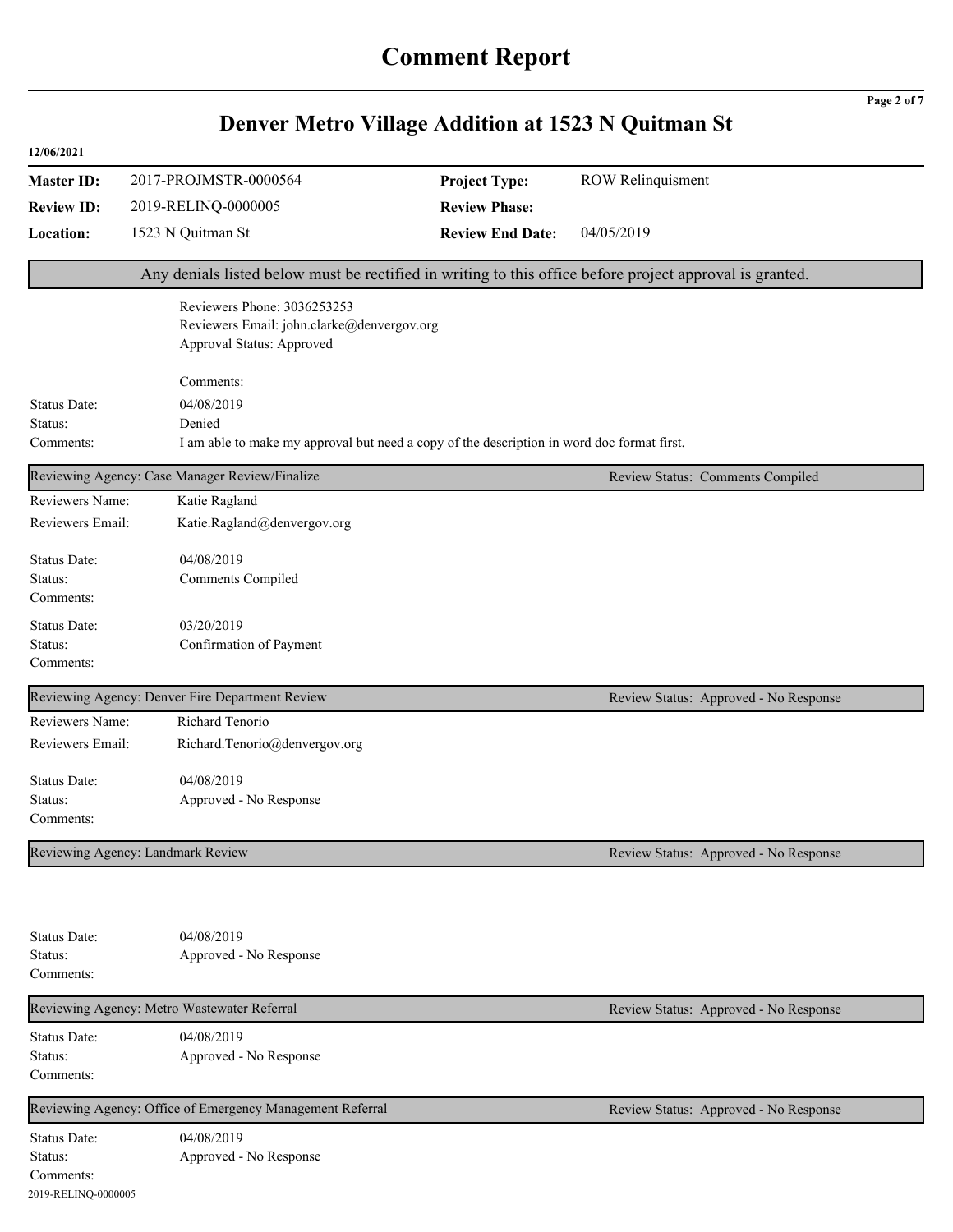|                                      |                                                                                                                                                                                                                                                                                                                                                | Denver Metro Village Addition at 1523 N Quitman St |                                       | Page 3 of 7 |
|--------------------------------------|------------------------------------------------------------------------------------------------------------------------------------------------------------------------------------------------------------------------------------------------------------------------------------------------------------------------------------------------|----------------------------------------------------|---------------------------------------|-------------|
| 12/06/2021                           |                                                                                                                                                                                                                                                                                                                                                |                                                    |                                       |             |
| <b>Master ID:</b>                    | 2017-PROJMSTR-0000564                                                                                                                                                                                                                                                                                                                          | <b>Project Type:</b>                               | <b>ROW Relinquisment</b>              |             |
| <b>Review ID:</b>                    | 2019-RELINQ-0000005                                                                                                                                                                                                                                                                                                                            | <b>Review Phase:</b>                               |                                       |             |
| Location:                            | 1523 N Quitman St                                                                                                                                                                                                                                                                                                                              | <b>Review End Date:</b>                            | 04/05/2019                            |             |
|                                      | Any denials listed below must be rectified in writing to this office before project approval is granted.                                                                                                                                                                                                                                       |                                                    |                                       |             |
|                                      | Reviewing Agency: Office of Emergency Management Referral                                                                                                                                                                                                                                                                                      |                                                    | Review Status: Approved - No Response |             |
| Status Date:<br>Status:<br>Comments: | 04/08/2019<br>Approved - No Response                                                                                                                                                                                                                                                                                                           |                                                    |                                       |             |
|                                      | Reviewing Agency: Parks and Recreation Review                                                                                                                                                                                                                                                                                                  |                                                    | Review Status: Approved               |             |
| Reviewers Name:                      | Greg Neitzke                                                                                                                                                                                                                                                                                                                                   |                                                    |                                       |             |
| Reviewers Email:                     | Greg.Neitzke@denvergov.org                                                                                                                                                                                                                                                                                                                     |                                                    |                                       |             |
| Status Date:<br>Status:<br>Comments: | 03/18/2019<br>Approved<br>PWPRS Project Number: 2019-RELINQ-0000005 Denver Metro Village Addition at 1523 N Quitman St<br>Reviewing Agency/Company: Parks Planning Design and Construction<br>Reviewers Name: Gregory Neitzke PLS<br>Reviewers Phone: 720-913-0726<br>Reviewers Email: greg.neitzke@denvergov.org<br>Approval Status: Approved |                                                    |                                       |             |
|                                      | Reviewing Agency: Construction Engineering Review                                                                                                                                                                                                                                                                                              |                                                    | Review Status: Approved               |             |
| Reviewers Name:<br>Reviewers Email:  | Joe Saejiw<br>Joe.Saejiw@denvergov.org                                                                                                                                                                                                                                                                                                         |                                                    |                                       |             |
| Status Date:<br>Status:<br>Comments: | 03/28/2019<br>Approved                                                                                                                                                                                                                                                                                                                         |                                                    |                                       |             |
|                                      | Reviewing Agency: Policy and Planning Review                                                                                                                                                                                                                                                                                                   |                                                    | Review Status: Approved - No Response |             |
| Reviewers Name:                      | Emily Gloeckner                                                                                                                                                                                                                                                                                                                                |                                                    |                                       |             |
| Reviewers Email:                     | Emily.Gloeckner@denvergov.org                                                                                                                                                                                                                                                                                                                  |                                                    |                                       |             |
| Status Date:<br>Status:<br>Comments: | 04/08/2019<br>Approved - No Response                                                                                                                                                                                                                                                                                                           |                                                    |                                       |             |
|                                      | Reviewing Agency: TES Sign and Stripe Review                                                                                                                                                                                                                                                                                                   |                                                    | Review Status: Approved - No Response |             |
| Reviewers Name:                      | <b>Brittany Price</b>                                                                                                                                                                                                                                                                                                                          |                                                    |                                       |             |
| Reviewers Email:                     | Brittany.Price@denvergov.org                                                                                                                                                                                                                                                                                                                   |                                                    |                                       |             |
| Status Date:<br>Status:<br>Comments: | 04/08/2019<br>Approved - No Response                                                                                                                                                                                                                                                                                                           |                                                    |                                       |             |
|                                      | Reviewing Agency: CenturyLink Referral                                                                                                                                                                                                                                                                                                         |                                                    | Review Status: Approved               |             |
| Status Date:                         | 12/03/2021                                                                                                                                                                                                                                                                                                                                     |                                                    |                                       |             |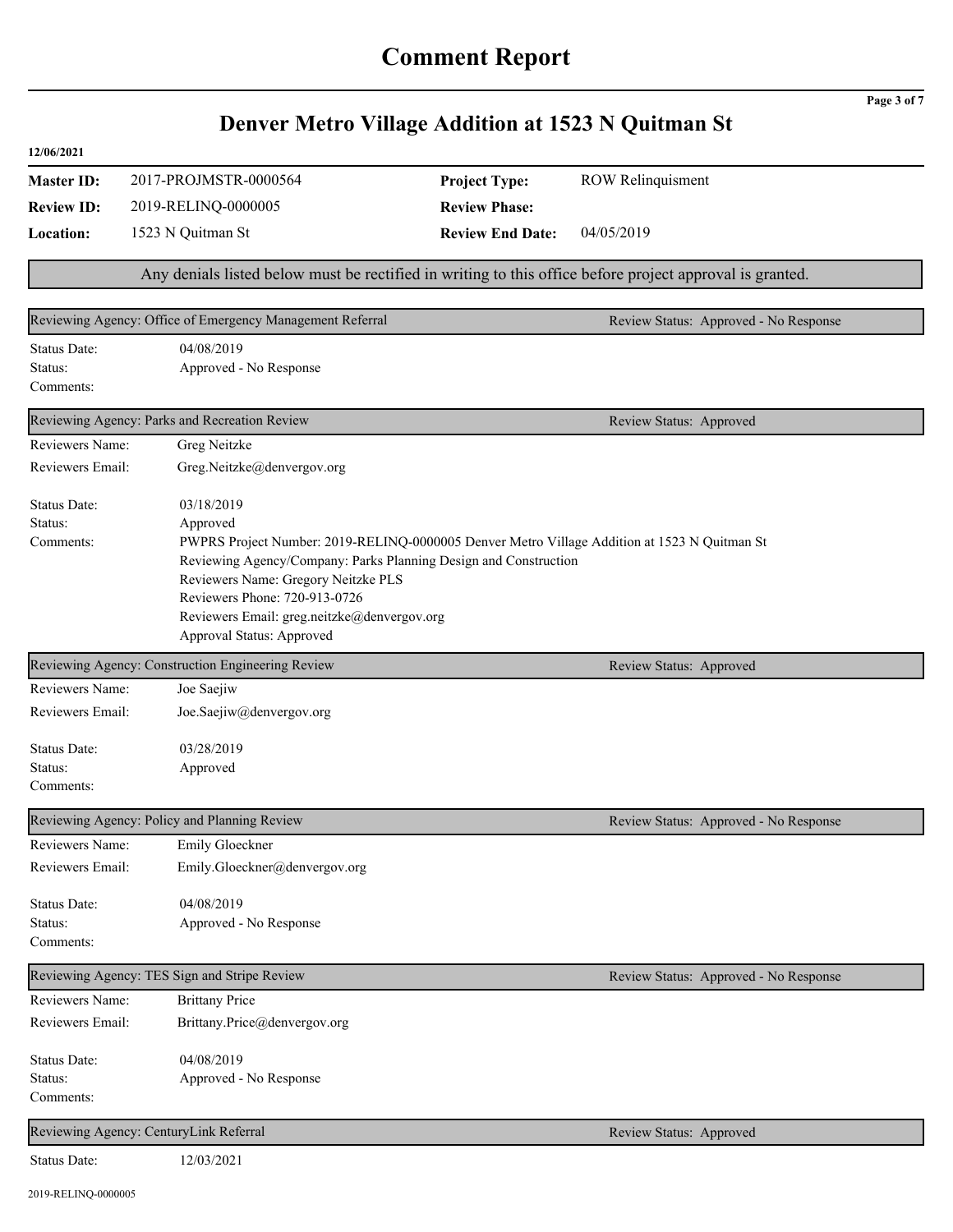|                                      |                                                                                                                                                                                                                                                                                                                            | Denver Metro Village Addition at 1523 N Quitman St                                                                                                                                                                                                            | Page 4 of 7                                  |  |
|--------------------------------------|----------------------------------------------------------------------------------------------------------------------------------------------------------------------------------------------------------------------------------------------------------------------------------------------------------------------------|---------------------------------------------------------------------------------------------------------------------------------------------------------------------------------------------------------------------------------------------------------------|----------------------------------------------|--|
| 12/06/2021                           |                                                                                                                                                                                                                                                                                                                            |                                                                                                                                                                                                                                                               |                                              |  |
| <b>Master ID:</b>                    | 2017-PROJMSTR-0000564                                                                                                                                                                                                                                                                                                      | <b>Project Type:</b>                                                                                                                                                                                                                                          | <b>ROW Relinquisment</b>                     |  |
| <b>Review ID:</b>                    | 2019-RELINQ-0000005                                                                                                                                                                                                                                                                                                        | <b>Review Phase:</b>                                                                                                                                                                                                                                          |                                              |  |
| Location:                            | 1523 N Quitman St                                                                                                                                                                                                                                                                                                          | <b>Review End Date:</b>                                                                                                                                                                                                                                       | 04/05/2019                                   |  |
|                                      | Any denials listed below must be rectified in writing to this office before project approval is granted.                                                                                                                                                                                                                   |                                                                                                                                                                                                                                                               |                                              |  |
| Status:<br>Comments:                 | Approved<br>PWPRS Project Number: 2019-RELINQ-0000005 Denver Metro Village Addition at 1523 N Quitman St<br>Reviewing Agency/Company: CenturyLink<br>Reviewers Name: Lisa GALLEGOS-THOMPSON<br>Reviewers Phone: 406-443-0583<br>Reviewers Email: lisa.gallegos@lumen.com<br>Approval Status: Approved<br>Comments:         |                                                                                                                                                                                                                                                               |                                              |  |
| Status Date:<br>Status:<br>Comments: | Attachment: Vacate No reservation.pdf<br>05/13/2019<br>Denied<br>Rec'd comment 4.9.19.<br>PWPRS Project Number: 2019-RELINQ-0000005 Denver Metro Village Addition at 1523 N Quitman St<br>Reviewing Agency/Company: CenturyLink<br>Reviewers Name: Don Twiggs<br>Reviewers Phone: 4257700257                               |                                                                                                                                                                                                                                                               |                                              |  |
|                                      | Approval Status: Denied<br>Comments:<br>Response letter.                                                                                                                                                                                                                                                                   | Reviewers Email: Don.Twiggs@CenturyLink.com<br>Release of Easement Denied until requester relocates all of CenturyLink's existing facilities. Please see the attached CenturyLink<br>Attachment: P813765 CenturyLink Release of Easement - Denied Responsepdf |                                              |  |
| <b>Status Date:</b>                  | 04/08/2019                                                                                                                                                                                                                                                                                                                 |                                                                                                                                                                                                                                                               |                                              |  |
| Status:                              | Approved - No Response                                                                                                                                                                                                                                                                                                     |                                                                                                                                                                                                                                                               |                                              |  |
| Comments:                            |                                                                                                                                                                                                                                                                                                                            |                                                                                                                                                                                                                                                               | <b>REDLINES</b> uploaded to E-review webpage |  |
|                                      | Reviewing Agency: Xcel Referral                                                                                                                                                                                                                                                                                            |                                                                                                                                                                                                                                                               | Review Status: Approved                      |  |
| Status Date:<br>Status:<br>Comments: | 05/13/2019<br>Approved<br>Rec'd comment 5.7.19.                                                                                                                                                                                                                                                                            |                                                                                                                                                                                                                                                               |                                              |  |
|                                      | PWPRS Project Number: 2019-RELINQ-0000005 Denver Metro Village Addition at 1523 N Quitman St<br>Reviewing Agency/Company: Public Service Company of Colorado / Xcel Energy<br>Reviewers Name: Donna George<br>Reviewers Phone: 303-571-3306<br>Reviewers Email: donna.l.george@xcelenergy.com<br>Approval Status: Approved |                                                                                                                                                                                                                                                               |                                              |  |
|                                      | Comments:<br>An easement was acquired.                                                                                                                                                                                                                                                                                     |                                                                                                                                                                                                                                                               |                                              |  |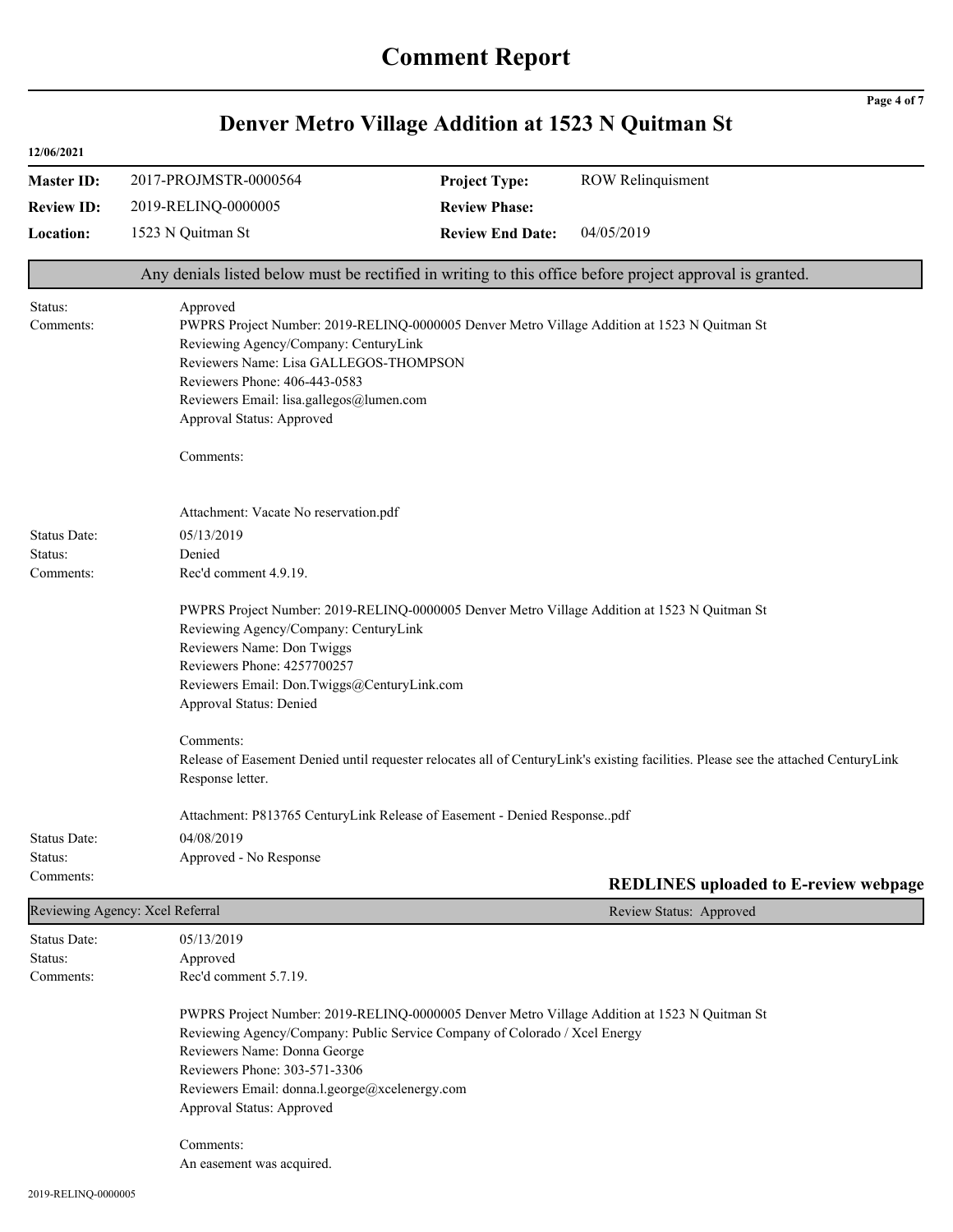|                   |                                                         |                                                                                                                                                             | Page 5 of 7                                                                                              |  |  |  |
|-------------------|---------------------------------------------------------|-------------------------------------------------------------------------------------------------------------------------------------------------------------|----------------------------------------------------------------------------------------------------------|--|--|--|
|                   |                                                         | Denver Metro Village Addition at 1523 N Quitman St                                                                                                          |                                                                                                          |  |  |  |
| 12/06/2021        |                                                         |                                                                                                                                                             |                                                                                                          |  |  |  |
| <b>Master ID:</b> | 2017-PROJMSTR-0000564                                   | <b>Project Type:</b>                                                                                                                                        | <b>ROW Relinquisment</b>                                                                                 |  |  |  |
| <b>Review ID:</b> | 2019-RELINQ-0000005                                     | <b>Review Phase:</b>                                                                                                                                        |                                                                                                          |  |  |  |
| Location:         | 1523 N Quitman St                                       | <b>Review End Date:</b>                                                                                                                                     | 04/05/2019                                                                                               |  |  |  |
|                   |                                                         |                                                                                                                                                             | Any denials listed below must be rectified in writing to this office before project approval is granted. |  |  |  |
| Status Date:      | 04/08/2019                                              |                                                                                                                                                             |                                                                                                          |  |  |  |
| Denied<br>Status: |                                                         |                                                                                                                                                             |                                                                                                          |  |  |  |
| Comments:         |                                                         | PWPRS Project Number: 2019-RELINQ-0000005 Denver Metro Village Addition at 1523 N Quitman St                                                                |                                                                                                          |  |  |  |
|                   |                                                         | Reviewing Agency/Company: Public Service Company of Colorado / Xcel Energy                                                                                  |                                                                                                          |  |  |  |
|                   | Reviewers Phone: 303-571-3306                           | Reviewers Name: Donna George                                                                                                                                |                                                                                                          |  |  |  |
|                   |                                                         |                                                                                                                                                             |                                                                                                          |  |  |  |
|                   | Approval Status: Denied                                 | Reviewers Email: donna.l.george@xcelenergy.com                                                                                                              |                                                                                                          |  |  |  |
|                   | Comments:                                               |                                                                                                                                                             |                                                                                                          |  |  |  |
|                   |                                                         | This request must be denied until the existing electric distribution facilities are deactivated and removed/relocated out of the                            |                                                                                                          |  |  |  |
|                   |                                                         | easement. We must keep our rights to be in this easement while facilities are still active. PSCo acknowledges that an application                           |                                                                                                          |  |  |  |
|                   | has been made for these activities.                     |                                                                                                                                                             |                                                                                                          |  |  |  |
|                   | Reviewing Agency: City Councilperson and Aides Referral |                                                                                                                                                             | Review Status: Approved - No Response                                                                    |  |  |  |
| Status Date:      | 04/08/2019                                              |                                                                                                                                                             |                                                                                                          |  |  |  |
| Status:           | Approved - No Response                                  |                                                                                                                                                             |                                                                                                          |  |  |  |
| Comments:         |                                                         |                                                                                                                                                             |                                                                                                          |  |  |  |
|                   | Reviewing Agency: DS Project Coordinator Review         |                                                                                                                                                             | Review Status: Approved                                                                                  |  |  |  |
| Reviewers Name:   | Karen Callaway                                          |                                                                                                                                                             |                                                                                                          |  |  |  |
| Reviewers Email:  | Karen.Callaway@denvergov.org                            |                                                                                                                                                             |                                                                                                          |  |  |  |
| Status Date:      | 04/08/2019                                              |                                                                                                                                                             |                                                                                                          |  |  |  |
| Status:           | Approved                                                |                                                                                                                                                             |                                                                                                          |  |  |  |
| Comments:         |                                                         | PWPRS Project Number: 2019-RELINQ-0000005 Denver Metro Village Addition at 1523 N Quitman St                                                                |                                                                                                          |  |  |  |
|                   |                                                         | Reviewing Agency/Company: CPD/DS                                                                                                                            |                                                                                                          |  |  |  |
|                   |                                                         | Reviewers Name: Karen Callaway                                                                                                                              |                                                                                                          |  |  |  |
|                   | Reviewers Phone: 720.865.2988                           | Reviewers Email: karen.callaway@denvergov.org                                                                                                               |                                                                                                          |  |  |  |
|                   | Approval Status: Approved                               |                                                                                                                                                             |                                                                                                          |  |  |  |
|                   | Reviewing Agency: DES Transportation Review             |                                                                                                                                                             | Review Status: Approved                                                                                  |  |  |  |
| Reviewers Name:   | Kevin Spencer                                           |                                                                                                                                                             |                                                                                                          |  |  |  |
| Reviewers Email:  | kevin.spencer@denvergov.org                             |                                                                                                                                                             |                                                                                                          |  |  |  |
|                   |                                                         |                                                                                                                                                             |                                                                                                          |  |  |  |
| Status Date:      | 04/05/2019                                              |                                                                                                                                                             |                                                                                                          |  |  |  |
| Status:           |                                                         | Approved                                                                                                                                                    |                                                                                                          |  |  |  |
| Comments:         |                                                         | DES-Transportation has no objections to this relinquishment request as it doesn't impact the limits of existing ROW.<br>Note the alley was vacated in 1970. |                                                                                                          |  |  |  |
|                   | Reviewing Agency: DES Wastewater Review                 |                                                                                                                                                             | Review Status: Approved                                                                                  |  |  |  |
| Reviewers Name:   | <b>Brenden Marron</b>                                   |                                                                                                                                                             |                                                                                                          |  |  |  |
| Reviewers Email:  | Brenden.Marron@denvergov.org                            |                                                                                                                                                             |                                                                                                          |  |  |  |
|                   |                                                         |                                                                                                                                                             |                                                                                                          |  |  |  |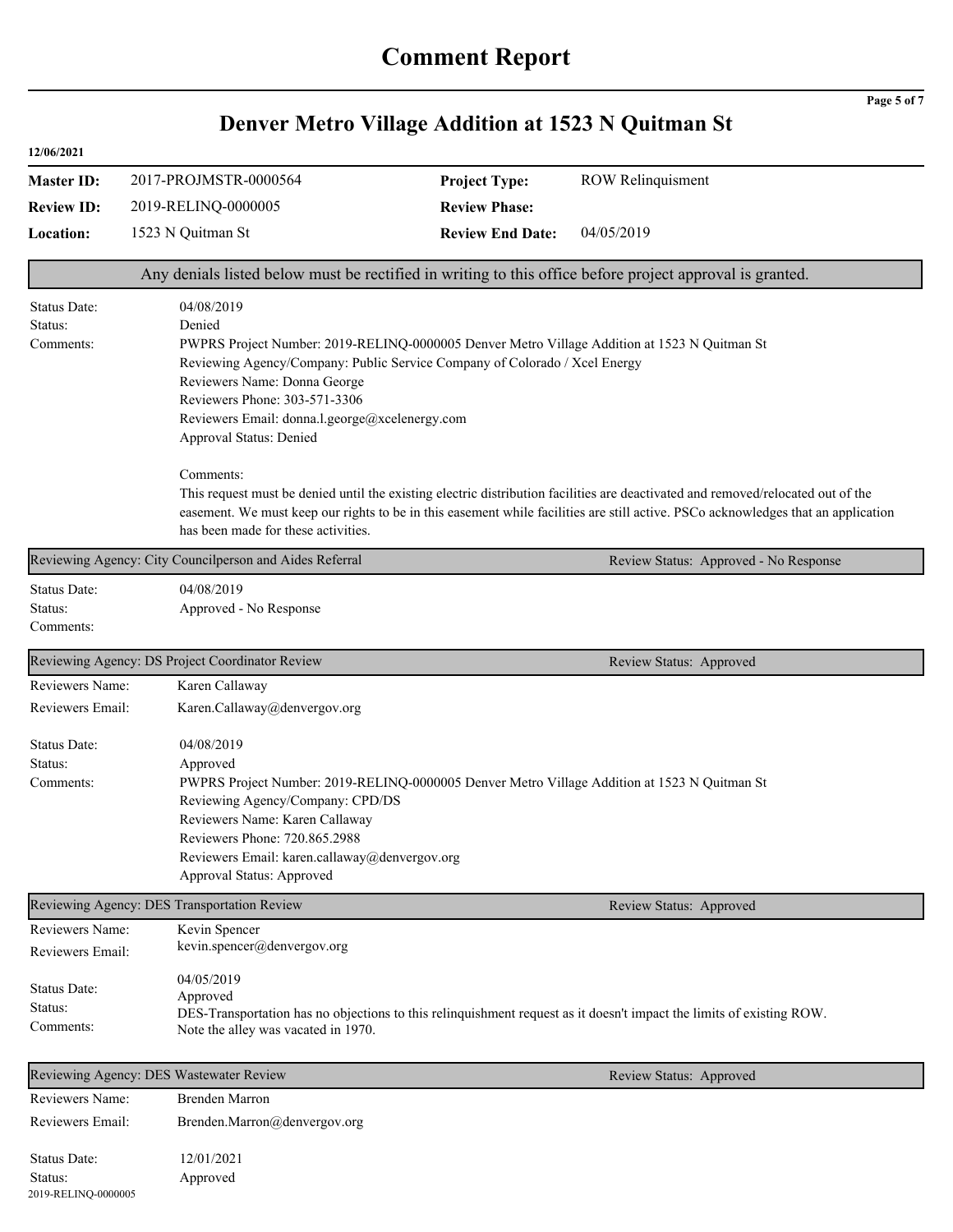# **Denver Metro Village Addition at 1523 N Quitman St**

**Page 6 of 7**

| 12/06/2021                           |                                                                                                                                                                                                                                                                                                                                                                                                                                                                                                                                                                                                                                                                                                                                                                     |                                                                                                                                                                                                                                                           |                                                                                                          |  |
|--------------------------------------|---------------------------------------------------------------------------------------------------------------------------------------------------------------------------------------------------------------------------------------------------------------------------------------------------------------------------------------------------------------------------------------------------------------------------------------------------------------------------------------------------------------------------------------------------------------------------------------------------------------------------------------------------------------------------------------------------------------------------------------------------------------------|-----------------------------------------------------------------------------------------------------------------------------------------------------------------------------------------------------------------------------------------------------------|----------------------------------------------------------------------------------------------------------|--|
| <b>Master ID:</b>                    | 2017-PROJMSTR-0000564                                                                                                                                                                                                                                                                                                                                                                                                                                                                                                                                                                                                                                                                                                                                               | <b>Project Type:</b>                                                                                                                                                                                                                                      | <b>ROW Relinquisment</b>                                                                                 |  |
| <b>Review ID:</b>                    | 2019-RELINQ-0000005                                                                                                                                                                                                                                                                                                                                                                                                                                                                                                                                                                                                                                                                                                                                                 | <b>Review Phase:</b>                                                                                                                                                                                                                                      |                                                                                                          |  |
| <b>Location:</b>                     | 1523 N Quitman St                                                                                                                                                                                                                                                                                                                                                                                                                                                                                                                                                                                                                                                                                                                                                   | <b>Review End Date:</b>                                                                                                                                                                                                                                   | 04/05/2019                                                                                               |  |
|                                      |                                                                                                                                                                                                                                                                                                                                                                                                                                                                                                                                                                                                                                                                                                                                                                     |                                                                                                                                                                                                                                                           | Any denials listed below must be rectified in writing to this office before project approval is granted. |  |
| Comments:                            | Approved- See record drawings under 2018-SSPR-0000200.                                                                                                                                                                                                                                                                                                                                                                                                                                                                                                                                                                                                                                                                                                              |                                                                                                                                                                                                                                                           |                                                                                                          |  |
| Status Date:<br>Status:<br>Comments: | 04/05/2019<br>Denied                                                                                                                                                                                                                                                                                                                                                                                                                                                                                                                                                                                                                                                                                                                                                | 2019-SUDP-0000830 has been submitted to transfer ownership of the sanitary main from private to public. This permit must be<br>approved and issued prior to relinquishment approval. The abandonment must also be shown on all SSPR plans when submitted. |                                                                                                          |  |
|                                      | Reviewing Agency: ERA Transportation Review                                                                                                                                                                                                                                                                                                                                                                                                                                                                                                                                                                                                                                                                                                                         |                                                                                                                                                                                                                                                           | Review Status: Approved - No Response                                                                    |  |
| Status Date:<br>Status:<br>Comments: | 04/08/2019<br>Approved - No Response                                                                                                                                                                                                                                                                                                                                                                                                                                                                                                                                                                                                                                                                                                                                |                                                                                                                                                                                                                                                           |                                                                                                          |  |
|                                      | Reviewing Agency: ERA Wastewater Review                                                                                                                                                                                                                                                                                                                                                                                                                                                                                                                                                                                                                                                                                                                             |                                                                                                                                                                                                                                                           | Review Status: Approved                                                                                  |  |
| Reviewers Name:<br>Reviewers Email:  | Mike Sasarak<br>mike.sasarak@denvergov.org                                                                                                                                                                                                                                                                                                                                                                                                                                                                                                                                                                                                                                                                                                                          |                                                                                                                                                                                                                                                           |                                                                                                          |  |
| Status Date:<br>Status:<br>Comments: | 12/06/2021<br>Approved<br>PWPRS Project Number: 2019-RELINQ-0000005 Denver Metro Village Addition at 1523 N Quitman St<br>Reviewing Agency/Company: ER - Wastewater<br>Reviewers Name: Mike Sasarak<br>Reviewers Phone: 3035329783<br>Reviewers Email: mike.sasarak@denvergov.org<br>Approval Status: Approved<br>Comments:                                                                                                                                                                                                                                                                                                                                                                                                                                         |                                                                                                                                                                                                                                                           |                                                                                                          |  |
| Status Date:<br>Status:<br>Comments: | 04/05/2019<br>Denied<br>It appears that a portion of the existing sanitary sewer and the terminal manhole will remain within the subject property.<br>Accordingly, the full length of the easement through the subject property cannot be relinquished. In addition, an easement for<br>access to the proposed terminal manhole must be provided from a public right of way if access along the existing easement from<br>the north is to be blocked. Said access must be paved full width and constructed to support HS-20 loading.<br>The relinquishment cannot proceed to City Council until completion, inspection, and as-built acceptance of the sewer<br>abandonment and new manhole construction, as well as the receipt and approval of any new easements. |                                                                                                                                                                                                                                                           |                                                                                                          |  |
|                                      | Reviewing Agency: RTD Referral                                                                                                                                                                                                                                                                                                                                                                                                                                                                                                                                                                                                                                                                                                                                      |                                                                                                                                                                                                                                                           | Review Status: Approved - No Response                                                                    |  |
| Status Date:<br>Status:<br>Comments: | 04/08/2019<br>Approved - No Response                                                                                                                                                                                                                                                                                                                                                                                                                                                                                                                                                                                                                                                                                                                                |                                                                                                                                                                                                                                                           |                                                                                                          |  |
|                                      | Reviewing Agency: CDOT Referral                                                                                                                                                                                                                                                                                                                                                                                                                                                                                                                                                                                                                                                                                                                                     |                                                                                                                                                                                                                                                           | Review Status: Approved                                                                                  |  |
| Status Date:                         | 04/08/2019                                                                                                                                                                                                                                                                                                                                                                                                                                                                                                                                                                                                                                                                                                                                                          |                                                                                                                                                                                                                                                           |                                                                                                          |  |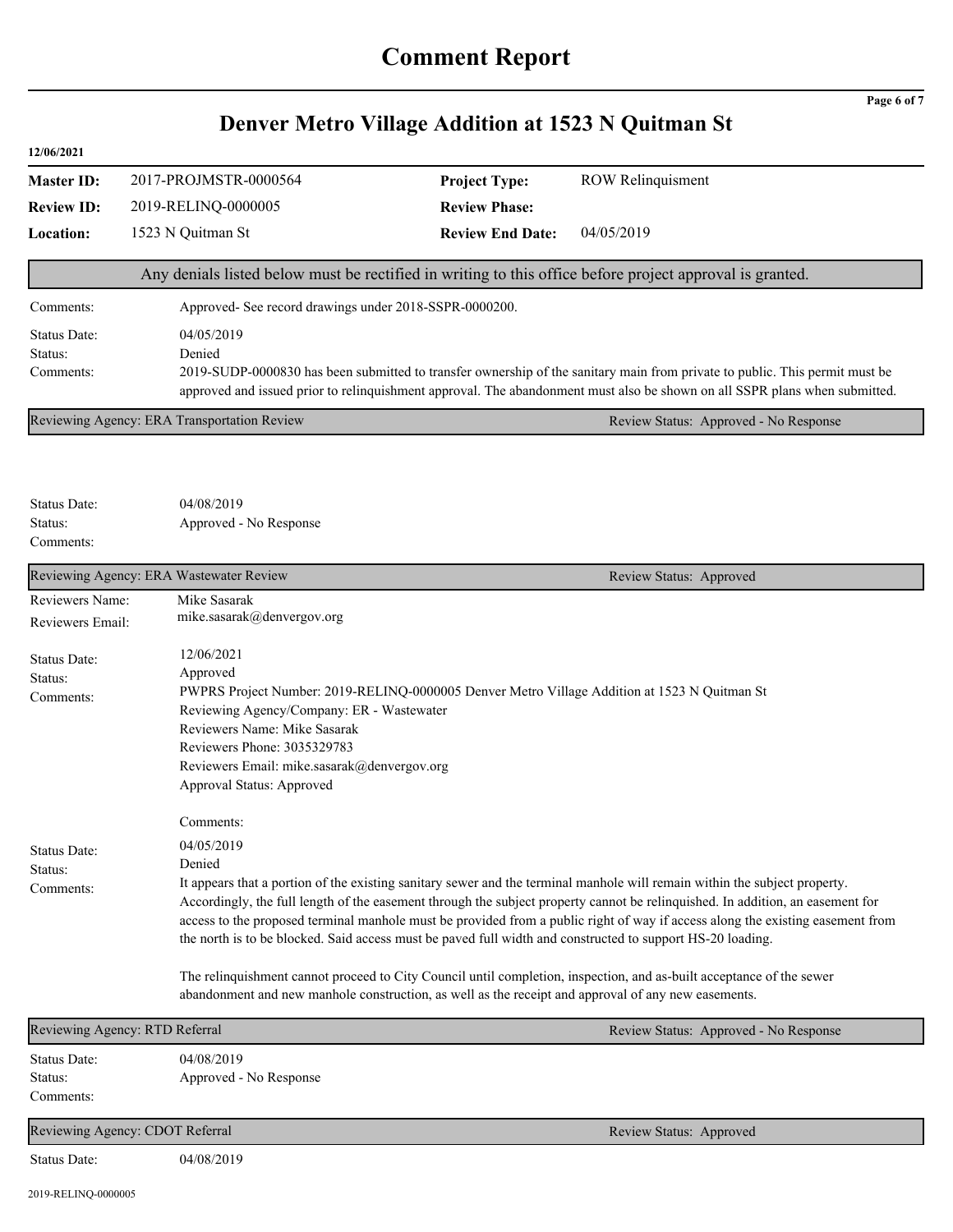|                      |                                                                                                                                                           | Denver Metro Village Addition at 1523 N Quitman St                                                                                                                       |                                                                                                          |
|----------------------|-----------------------------------------------------------------------------------------------------------------------------------------------------------|--------------------------------------------------------------------------------------------------------------------------------------------------------------------------|----------------------------------------------------------------------------------------------------------|
| 12/06/2021           |                                                                                                                                                           |                                                                                                                                                                          |                                                                                                          |
| <b>Master ID:</b>    | 2017-PROJMSTR-0000564                                                                                                                                     | <b>Project Type:</b>                                                                                                                                                     | <b>ROW Relinquisment</b>                                                                                 |
| <b>Review ID:</b>    | 2019-RELINO-0000005                                                                                                                                       | <b>Review Phase:</b>                                                                                                                                                     |                                                                                                          |
| <b>Location:</b>     | 1523 N Quitman St                                                                                                                                         | <b>Review End Date:</b>                                                                                                                                                  | 04/05/2019                                                                                               |
|                      |                                                                                                                                                           |                                                                                                                                                                          | Any denials listed below must be rectified in writing to this office before project approval is granted. |
| Status:<br>Comments: | Approved<br>Reviewers Name: Carmelita Gomez<br>Reviewers Phone: 303.757.9924<br>Reviewers Email: carmelita.gomez@state.co.us<br>Approval Status: Approved | PWPRS Project Number: 2019-RELINQ-0000005 Denver Metro Village Addition at 1523 N Quitman St<br>Reviewing Agency/Company: Colorado Department of Transportation ("CDOT") |                                                                                                          |

# **Denver Metro Village Addition at 1523 N Quitman St**

**Page 7 of 7**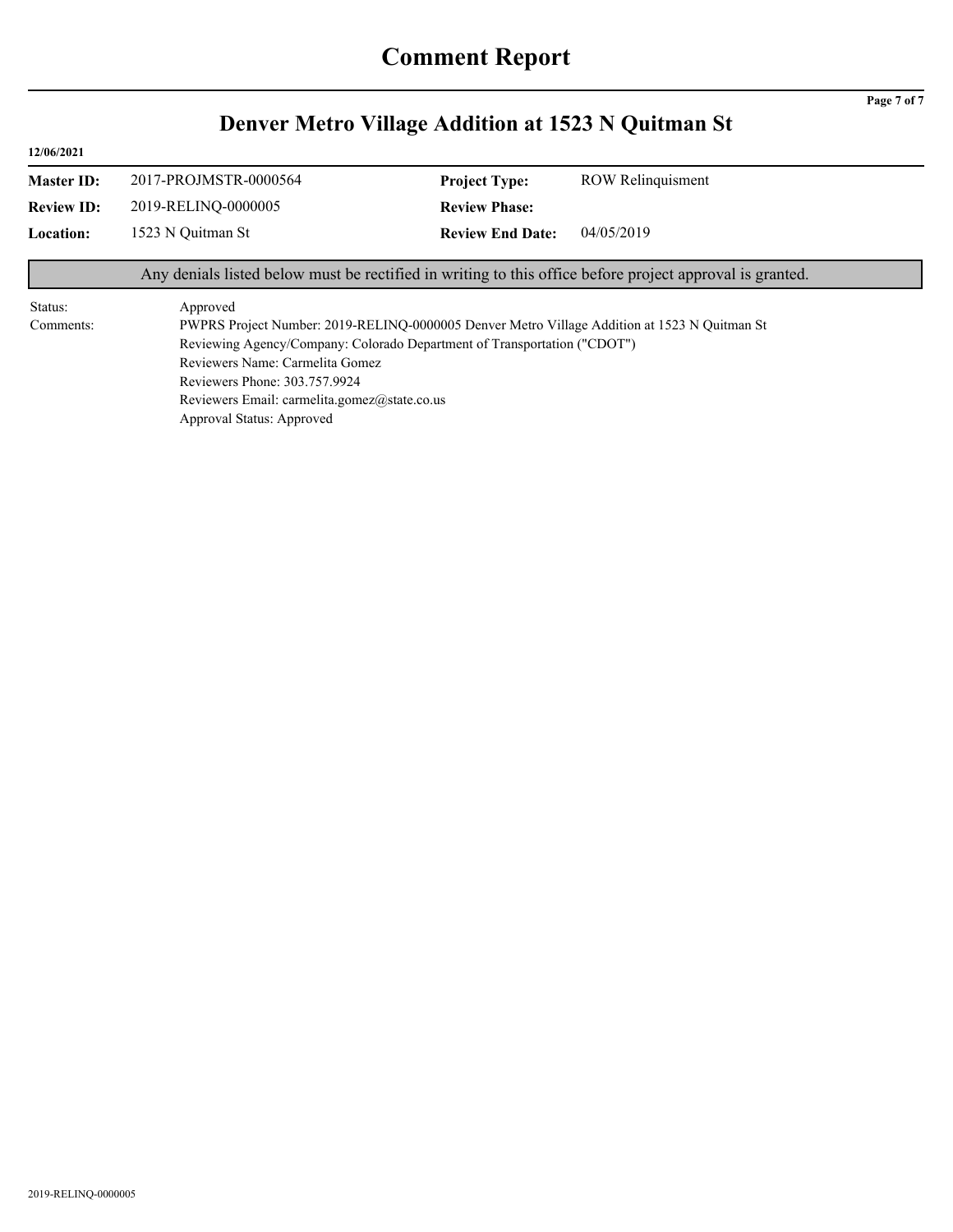

**Strategic Land Solutions, Inc.** 

Civil Engineering . Land Planning . Entitlements

Friday, January 25, 2019

l

**Attn: Mr. Kevin Spencer City and County of Denver: Department of Development Engineering**  201 W. West Colfax Avenue, 5<sup>th</sup> Floor Denver, CO 80202

#### **RE: Right-Of-Way Dedication, and Easement Vacation- 2017PM0000564 (Denver Metro Village Affordable Senior Housing)**

Dear Mr. Spencer,

As you are aware our client, the Denver Metro Senior Housing Community, is proposing to add a parking structure and additional living units to their existing project located at 1523 Quitman Street. As part of the proposed development a portion of the existing utility easement bisecting the project will be vacated to allow construction of the new building.

The existing end of line sanitary sewer will be removed south of a new manhole located along the northerly line of the project, and the existing dry utilities will be relocated to allow the placement of the new building. Applications to the dry utility providers have already been submitted to begin the realignment process. The anticipated realignment route is adjacent to the Colfax and Quitman right-of-way within the property site.

## **Owner:**

Denver Metro Village, Inc. Ms. Maria Michels 1523 N. Quitman Denver, CO 80204

## **Developer:**

MGL Partners Mr. Greg Glade 1936 W. 33rd Avenue Denver, CO 80211

## **Contact:**

Strategic Land Solutions, Inc. Mr. Robert Palmer, PE 2595 Ponderosa Road Franktown, CO 80116